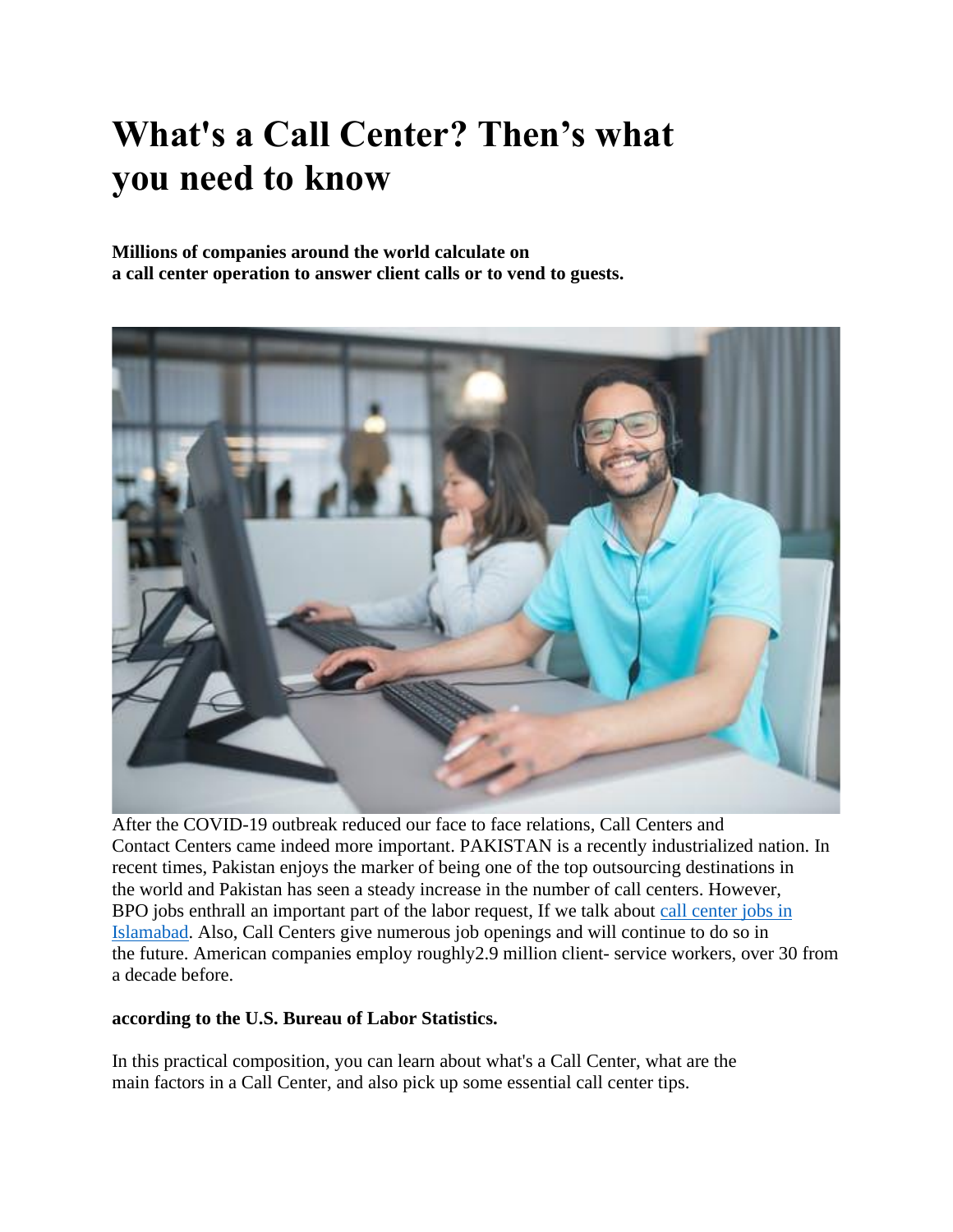## **So are you ready?**

All professionals use the telephone as a way to communicate and engage with their guests, mates, associates and more so having good phone chops is everyone's business. Anyone that wants to be, or is involved in Call Center setup or operations for their companies would profit from this What's a call center composition.Inside deals, client care professionals, call center agents and contact ce nter platoon leaders, deals directors and individualities looking for a call center job should know what's a call center, what are the operations in it, and also know some of the stylish practices related to it.

## **So let's explore what's a call center.**

What's a Call Center and how does it differ from a contact center? A call center is a department or business that accepts inbound calls – similar as inquiries or support calls and outbound calls – ie. marketing or check calls

Call centers came a veritably popular way to serve guests especially with the development of the interactive voice response (IVR) systems – those automated prompts on the call that ask you to press 1 for this and 2 for thatetc.

Call centers were originally designed to handle voice calls coming in or being made out of the center.

Still, as technology evolved, and people had more openings to interact with associations, the call centers had to evolve too. Now they address all client relations including dispatch, social media, web converse and the suchlike. These call centers came known as contact centers as they demanded to regard for all client engagements.

Since guests would be reaching the contact center through any channel, these centers need to have a complete view of the client across the colorful touchpoints in what's called a 360- degree view of the client.

# **What are the Call types that take place in a contact center?**

Contact centers have two main types of calls or relations that take place in them

## **Inbound and Outbound Call Center Calls**

Inbound calls which are calls that come into

the center by guests that have a problem or want to ask a question. These calls should be serviced as snappily and effectively as possible. Since they're began by the customer, they can give a great occasion to delight them with exceptional service.

Outbound calls which are calls that are began by the contact center staff either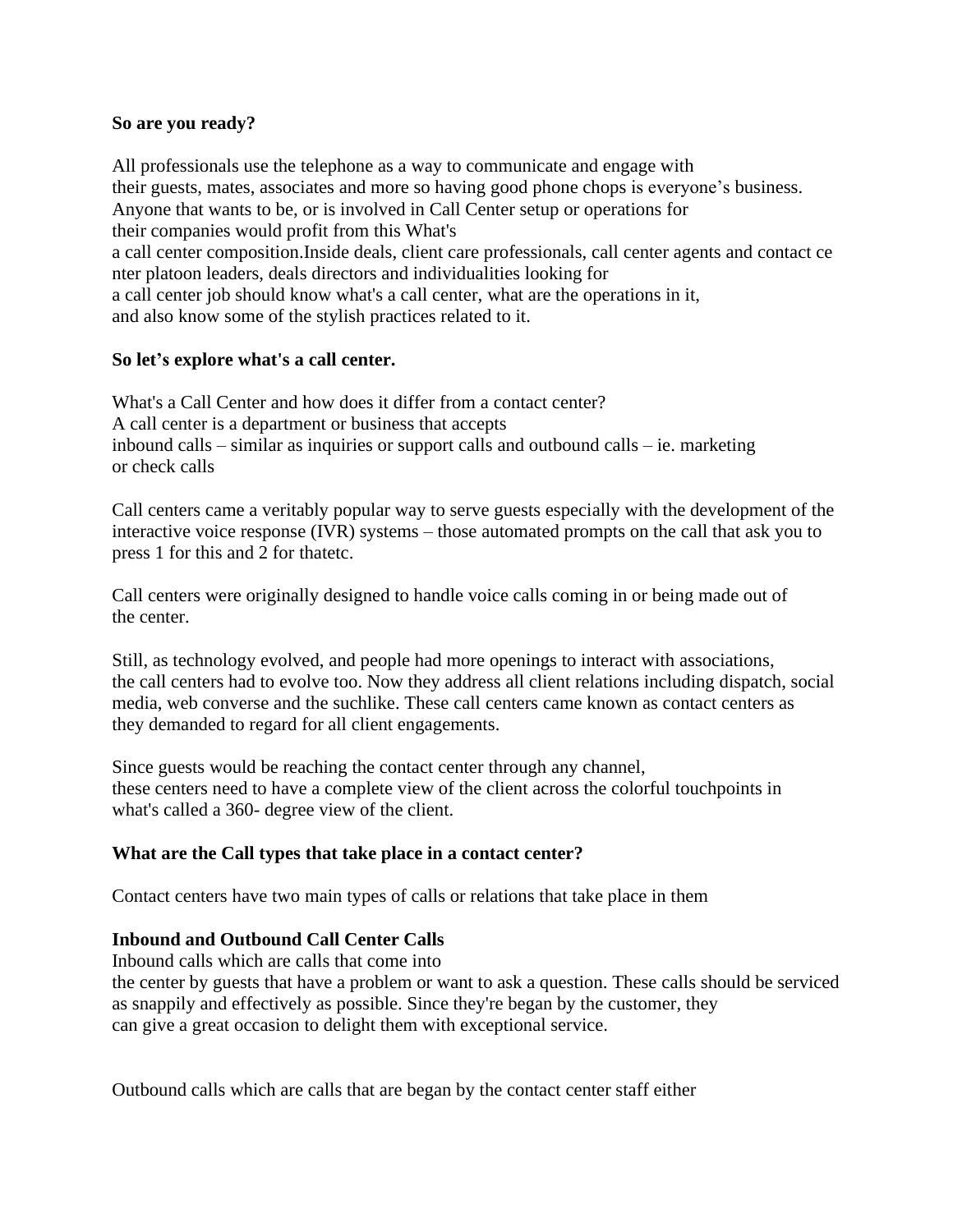for deals, collections of plutocrat owed, client service checks, or as a follow-up to an inbound call request. Doing outbound calls can be veritably tricky since the call can take place at a arbitrary time that might not be accessible for the customer.

A lot of study needs to go into the effective running of the calls so

that associations insure that guests get the stylish possible experience.



A specialist from All StarBPO said that millions of companies around the world calculate on a call center operation to answer client calls or to vend to guests.

## **What are the Rudiments of an inbound call center call?**

Call centers give associations with

an effective and accessible way to break client problems or address their requirements. The base of any call center operation is the calls that take place between the agent who answers the call and the client or frequenter on the other line.

# **The structure of calls in a Call Center**

There are 3 rudiments to an inbound call center call that agents would need to be trained on

Opening the call When a call arrives and the agent picks it up, they will hail the customer and introduce themselves

. The call body The focus in the main part of the call is to hear well, understand the client issue, and address it meetly.

Ending the call Before closing the call with the customer, a thank